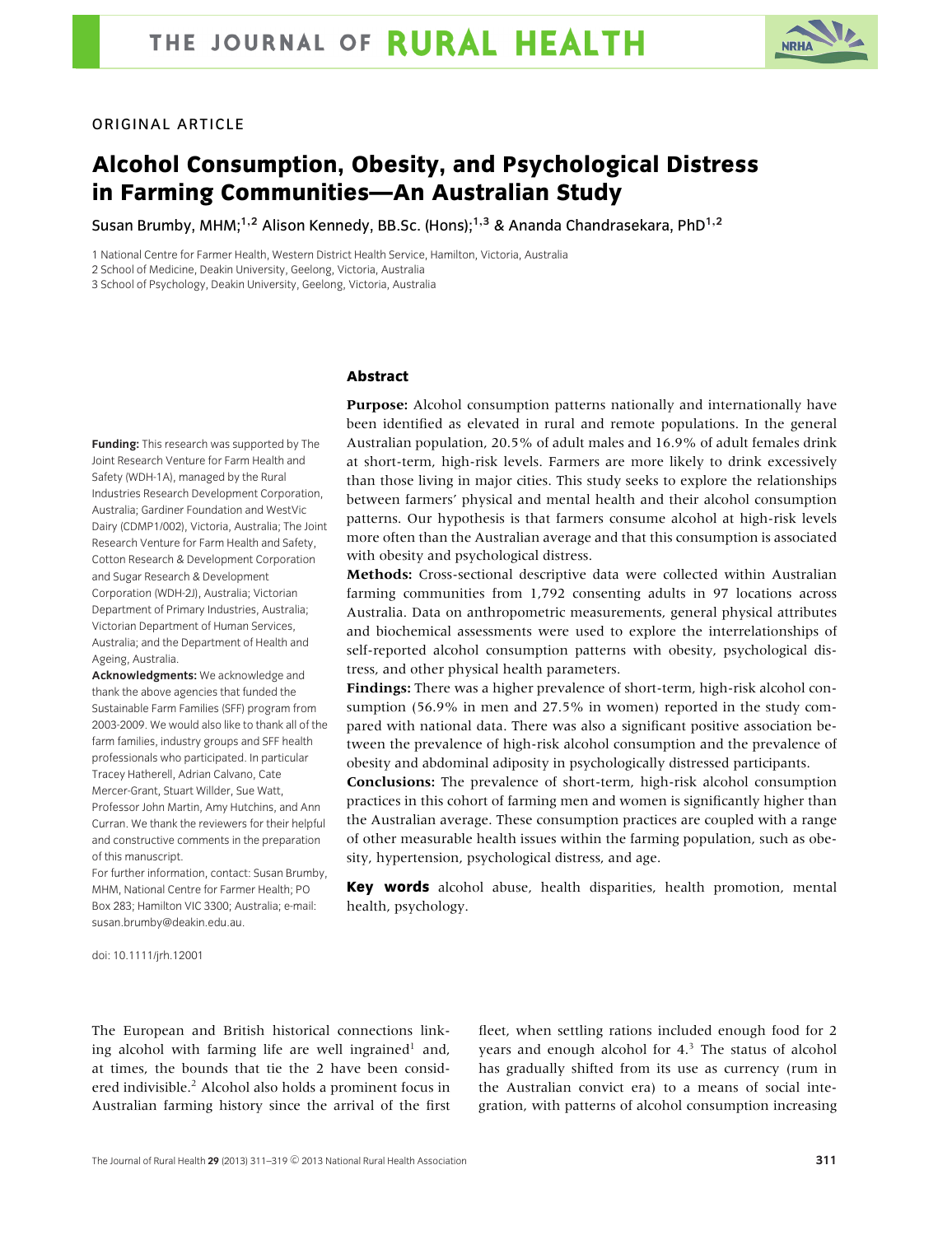in line with growth in economic prosperity and the promotion of positive associations with popular sporting and cultural events. $4$  In rural communities the strength of the cultural integration of alcohol is highlighted by a higher number of alcohol outlets per capita, $5$  strong reliance on alcohol sponsorship or sales to support rural events or sporting clubs, a cultural heritage of pubs as the meeting place and watering hole for men, and home-based domestic alcohol consumption providing the focus for many adults' social life.<sup>6</sup>

Over time, the identified hazards of alcohol misuse have developed from public drunkenness and nuisance to physical and psychological damage, interpersonal violence, crime, lost work days, road accidents, financial loss, and the flow-on effects in an overburdened health system.7 Causal links have also been established between alcohol misuse and health conditions including diabetes,<sup>8</sup> coronary heart disease and cancer.<sup>9</sup> Short-term risky drinkers (at least once a week) have also been found to be 1.7 times as likely as low risk drinkers to experience very high levels of psychological distress.<sup>10</sup> Strong links have also been made between alcohol and smoking, and their mutual association with chronic stressful experiences. $^{11}$ 

Alcohol consumption patterns nationally and internationally have been identified as elevated in rural and remote populations,<sup>12-16</sup> with strong evidence of a correlation between alcohol consumption and increasing distance from major cities. $17$  With increasing remoteness comes an increase in short-term risky drinking, with 19% of metropolitan dwellers, 23% of rural dwellers, and 31% of populations in remote/very remote regions engaging in short-term risky consumption.<sup>14</sup> People use alcohol for a wide range of reasons and in varying social and cultural contexts.18 Although there has been extensive research into rates and patterns of alcohol misuse, there is little detail relative to the rural farming population.

The potential influences linking elevated levels of risky alcohol consumption and mental health are unique in the rural farming population. The agrarian myth—the traditional popular notion of a happy, hearty and healthy life on the land—continues to pervade many people's image of agricultural communities and of the farmers themselves. Farmers have historically been portrayed as fit and strong men (usually), with a supportive family, living in a morally enriched and healthy rural utopia.<sup>19</sup> However, research shows that farm men and women experience poorer health and well-being than the general population.20-22 Further, Australian farming populations are decreasing as the industry continues to experience unprecedented change through climatic challenges, the restructure of agricultural sectors, the transition from owner/operators to corporate production, and a lack of young people entering the industry with only 10% of farmers aged under 35 years.<sup>23</sup> As described by Sar-

tore et al (2007), prolonged drought is a serious stressor for rural communities, involving financial hardship and anxiety about future prospects.<sup>24</sup> Chronic stress combined with relative isolation increase the risk of developing a mental disorder such as depression or anxiety.24 Farmers experience a unique lifestyle, with vocational, educational and residential isolation; reduced access to bulk-billed medical services; intergenerational issues; financial pressures; a changing climate; and declining community populations leading to a reduced variety of social opportunities.<sup>21</sup>,<sup>25</sup> Often because of this lifestyle, Australian farmers also experience poorer mental health outcomes when compared with their nonfarming rural and urban counterparts.<sup>22,26-30</sup> In an extreme example of mental ill health, people living outside major cities are two-thirds more likely to die from suicide than those in major cities,17 the rate of suicide death for male farmers and farm managers is more than twice that of the general Australian male population, $31$  and farmers have significantly higher rates of suicide than the general rural population.<sup>26</sup> Living in a remote area and older age is associated with lower use of specialist services such as psychologists and other health professionals.32

This paper examines alcohol consumption in 1,792 farm men and women across Australia and the links between consumption patterns and physical and mental health. Our hypothesis is that Australian farmers consume alcohol at high-risk levels more often than the national average, and that this consumption is associated with obesity and elevated psychological distress. This study further explores the cultural context of alcohol consumption in farming communities and considers recommendations to address both the context of consumption patterns and patterns of use.

## **Methods**

#### **Study Population**

This cross-sectional study was carried out between 2003 and 2009 with 1,792 consenting adult farming men ( $n =$ 957) and women  $(n = 835)$  aged between 18 and 74 years. The participants were from 97 locations (96 rural and 1 metropolitan) across all states and territories of Australia except the Australian Capital Territory and were participating in the Sustainable Farm Families (SFF) program.22

The SFF program was designed to address health, well-being and safety issues in farm men and women through health assessments, health information and action planning and to contextualize health into the operational day-to-day management of the farm.<sup>22</sup> This convenience sample self-identified as having been farming for more than 5 years and were recruited through various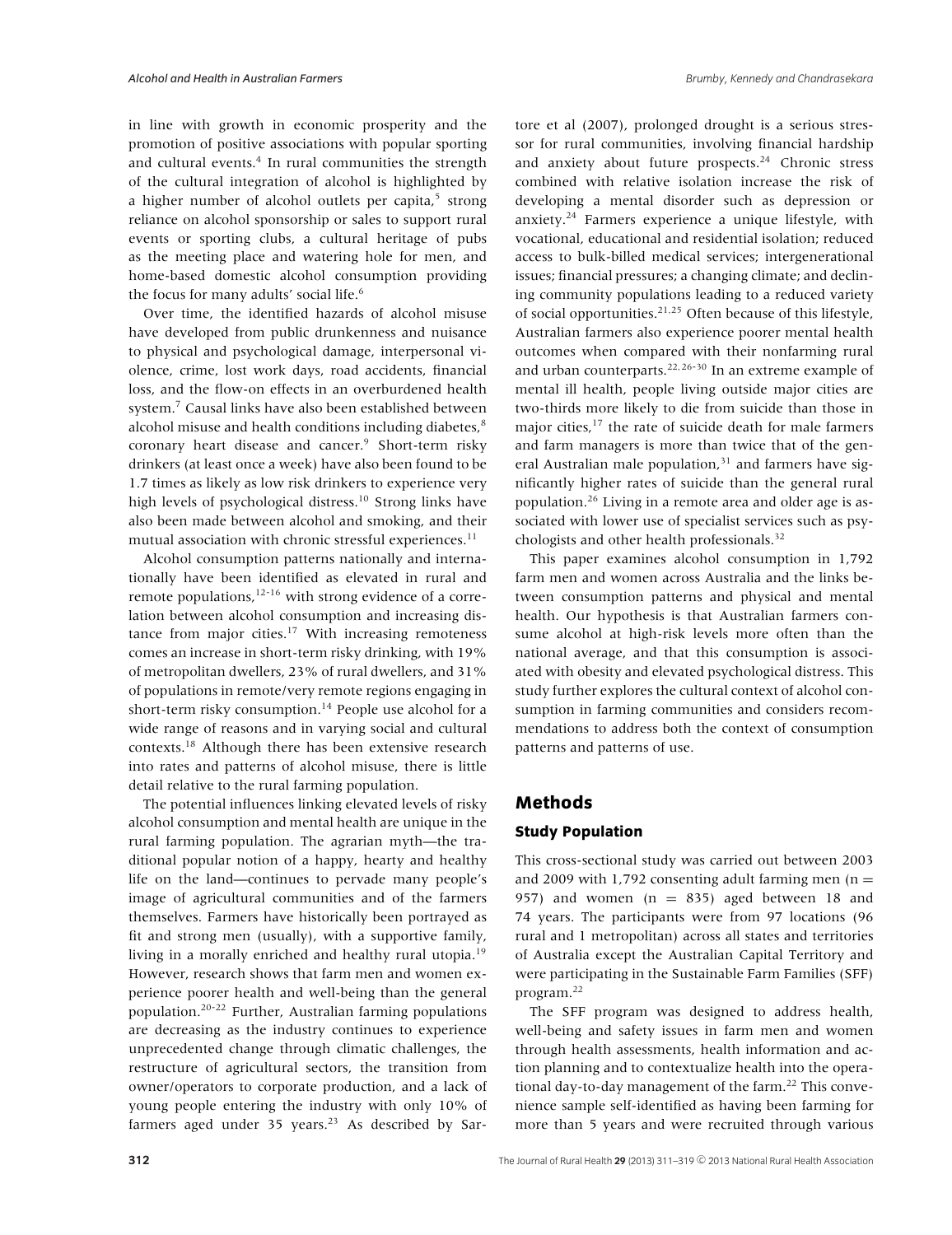agricultural industry and community groups, including farmers' federations, progress associations, "Bestwool/Bestlamb" and dairy farmers groups. All interested persons were provided with a plain language statement, and written consent was obtained prior to participation. Accessibility/Remoteness Index of Australia (ARIA) value was recorded based on the program locations, not residential locations.<sup>33</sup> Participants suffering from chronic terminal illnesses and pregnant or lactating mothers were excluded. Ethics approval was obtained from South West Multidisciplinary Ethics Committee (March 2003).

#### **Data Collection**

Prior to attending the SFF program, farmers completed entry-level data through self-administered health questionnaires. Alcohol consumption patterns and health interference were measured using the Victorian Service Coordination Tool Templates health conditions and behaviors form, which included 3 commonly used questions on alcohol consumption taken from the validated Alcohol Use Disorders Identification Test (AUDIT) tool.<sup>34,35</sup> Men consuming more than 6 standard drinks and women consuming more than 4 standard drinks on any 1 occasion at least once a month were assumed to be consuming alcohol at short-term risky levels, as outlined in the 2001 National Health and Medical Research Council guidelines.<sup>36</sup> Mental health was assessed using the Kessler 10  $(K-10)$  questionnaire<sup>37</sup> and psychological distress was assumed to be present if the total K-10 score was >15, or if the participant reported diagnosed psychological illness or was prescribed medication for a psychological illness.

A comprehensive baseline health assessment was undertaken at the commencement of the SFF program including anthropometric measurements, general physical attributes and biochemical assessments. Weight was measured in kilograms to the nearest 0.1 kg using domestic scales. Height was measured in centimeters to the nearest 0.5 cm on a portable stadiometer. Body Mass Index (BMI) was calculated using the formula BMI  $=$  weight  $(kg)/height$  (m<sup>2</sup>). A BMI of 30 or more was considered obese, and the categories overweight (BMI > 25-30), normal (BMI  $18 \le 25$ ) and underweight (BMI < 18) were assigned based on National Cholesterol Education Program (ATP III) criteria.<sup>38</sup> It is this baseline cross-sectional data collected from SFF programs held between 2003 and 2009 that informs this paper.

## **Data Preparation and Statistical Analysis**

Data analyses were performed using SPSS (version 18) statistical software (IBM SPSS Statistics, Chicago, IL). **Table 1** Descriptive Analysis of Baseline Data of the Farming Cohort

|                         |        | n                | Range          | Mean (SD)     |
|-------------------------|--------|------------------|----------------|---------------|
| Age (years)             | Male   | 957              | 19-74          | 49.66 (10.93) |
|                         | Female | 835              | 18-73          | 47.92(10.82)  |
| ARIA value <sup>a</sup> | Male   | 957              | $0 - 12.0$     | 2.81(1.61)    |
|                         | Female | 835              | $0 - 12.0$     | 3.06(2.01)    |
| Weight (kg)             | Male   | 957              | 49.00-171.00   | 87.52(14.41)  |
|                         | Female | 835              | 37.00-140.00   | 73.13(14.61)  |
| BMI ( $kg/m2$ )         | Male   | 957              | 16.66-59.87    | 27.65(4.20)   |
|                         | Female | 835              | 14.82-51.11    | 26.98(5.16)   |
| Body Fat (%)            | Male   | 876 <sup>b</sup> | $10.2 - 46.6$  | 21.1(5.6)     |
|                         | Female | 778 <sup>b</sup> | 12.4-49.9      | 33.5(7.1)     |
| Waist Circumference     | Male   | $941^{b,c}$      | 69.0-200.0     | 99.03 (11.5)  |
| (cm)                    | Female | $824^{b,c}$      | $63.0 - 134.0$ | 88.4 (12.52)  |
| Fasting blood           | Male   | 955 <sup>d</sup> | 3.10-18.90     | 5.29(0.88)    |
| glucose (mmol/L)        | Female | 933 <sup>d</sup> | 3.10-11.50     | 5.24(0.82)    |
| Fasting blood           | Male   | 814 <sup>d</sup> | 3.89-8.40      | 5.02(0.78)    |
| cholesterol             | Female | 670 <sup>d</sup> | 3.89-8.50      | 5.00(0.83)    |
| (mmol/L)                |        |                  |                |               |
| Systolic BP (mmHg)      | Male   | 957              | 80-195         | 130.54(15.03) |
|                         | Female | 835              | $90 - 210$     | 124.93(16.77) |
| Diastolic BP (mmHg)     | Male   | 957              | 50-120         | 81.25(9.91)   |
|                         | Female | 835              | 50-120         | 77.32(10.08)  |
| Kessler 10 score        | Male   | 698              | 10-38          | 15.24(4.23)   |
| $(K-10)$                | Female | 614              | 10-37          | 16.05(4.9)    |

Number of participants (n) varied among parameters from 1,792 to 1,484 due to exclusions.

a Accessibility/Remoteness Index of Australia (ARIA) value.

bExcluded due to noncompletion of tests.

<sup>c</sup>Excluded due to previously diagnosed hernias.

<sup>d</sup>Excluded as they fell outside the sensitivity range of the measuring devices.

Relationships and differences for different ages were evaluated using Pearson's correlation and independent sample *t* tests. The effect of psychological distress on other clinical conditions was assessed using Pearson's Chisquare  $(\chi^2)$  test (2-tailed) and point bi-serial correlation coefficient analysis. Prevalence data were standardized to Australian population, age and gender categories and stratified into "elevated" and "nonelevated" groups using cut-off values. Data were expressed as mean  $\pm$  standard deviation (SD) or prevalence (%).

## **Results**

Descriptive data analysis of physical characteristics, clinical measurements and parameters of the study group of farm men and women are shown in Table 1. Of the participants, 44.6% were engaged in sheep farming, 43.9% in cropping, 23.2% in dairy, 30.5% in beef cattle, 4.5% in horticulture, 4.1% in cotton, and 2.7% in sugar and other farming types. In addition, 43.9% of the participants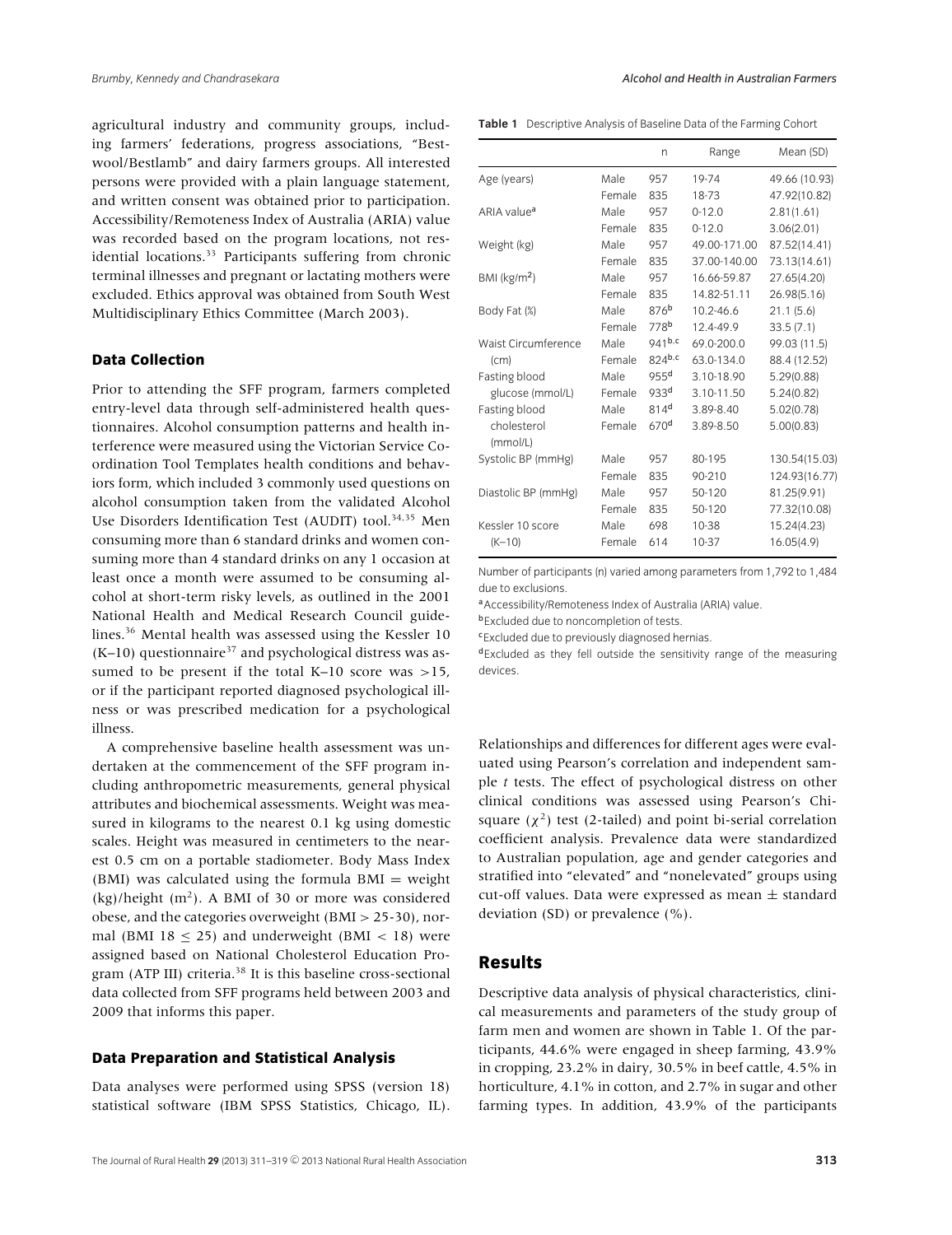

**Figure 1** Prevalence (95% Confidence Interval) of Risk Factors in the Farming Cohort (Age Standardized Data) With Gender Distribution Compared With Australian National Population Data.<sup>40</sup>-<sup>42</sup>

reported multiple farming modalities, with the most common being cropping and sheep farming of 28.6%.

The mean age  $(\pm$  SD) of participants was 48.9 (10.9) years with an average BMI  $(\pm$  SD) of 27.3 (4.7). Male participants had an average waist circumference  $(\pm S D)$ of 99.0 (11.4) cm and 21.1% (5.6) body fat. Averages for female participants were 88.4 (12.5) cm and 33.5% (7.1), respectively. Participants had a mean systolic BP  $(\pm$  SD) of 127.9 (16.1) mmHg, mean diastolic BP  $(\pm$  SD) of 79.4 (10.2) mmHg, mean fasting blood cholesterol level  $(\pm$ SD) of 5.0 (0.8) mmol/L, and fasting blood glucose level  $(\pm S_D)$  of 5.3 (0.8) mmol/L. The mean mental health status score  $(\pm$  SD) was 15.6 (4.6) using the K–10 scale. ARIA values ranged from 0 to 12, with the mean  $(\pm SD)$ recorded as 2.93 (1.81).

The physical and mental health status of this study group was compared with the Australian population.<sup>38-40</sup> An age standardized data comparison (Figure 1) identifies the prevalence of elevated BMI, abdominal obesity, hypertension risk, and diabetes risk as higher in farming men and women than the Australian national average. Table 2 describes the smoking and alcohol consumption pattern of the study group compared with the Australian national population as described in the 2007 National Drug Strategy Household Survey.39 The prevalence of smoking is lower for both farm men and women than for the national population.

The prevalence of alcohol consumers (drinkers) is only marginally higher in the farming cohort than for the national population (88.5% vs 85.0%). However, short-

**Table 2** Comparative Analysis of Smoking and Alcohol Consumption in the Farming Community (n = 1,786, age  $\geq$  20 years old)<sup>36</sup>

|                                                      |        | Farmers  | Australian National<br>Populationb |          |  |
|------------------------------------------------------|--------|----------|------------------------------------|----------|--|
|                                                      | Male % | Female % | Male %                             | Female % |  |
| Smoker                                               | 9.3    | 6.6      | 23.1                               | 19.6     |  |
| <b>Fx-smokers</b>                                    | 271    | 22.0     | 30.3                               | 24.3     |  |
| Consumer of alcohol                                  | 88.4   | 80.6     | 85.9                               | 79.9     |  |
| Consume alcohol at least<br>once a week              | 73.8   | 55.3     | 61.6                               | 44.0     |  |
| Short-term risky alcohol<br>consumption <sup>a</sup> | 56.9   | 275      | 20.5                               | 16.9     |  |

<sup>a</sup>Short-term risky alcohol consumption was assumed if men consumed more than 6 standard drinks and women consumed more than 4 standard drinks on any occasion at least once a month.

 $b$ Adapted from the available data for age  $\geq$ 20 population.<sup>39</sup>

term risky drinking at least once a month was more than double (for men 56.9% vs 20.5% and for women 27.5% vs 16.9%) in the farming group when compared with the national population<sup>39</sup> (Table 2). Both farm men and women showed a tendency toward alcohol consumption at least once a week and drank at short-term risky levels (at least once a month) more frequently than both gender groups of the national population (Table 2).

The relationship between alcohol consumption patterns and other health indicators was investigated using independent sample *t* tests (Tables 3 and 4). Farmers consuming alcohol at short-term, high-risk levels were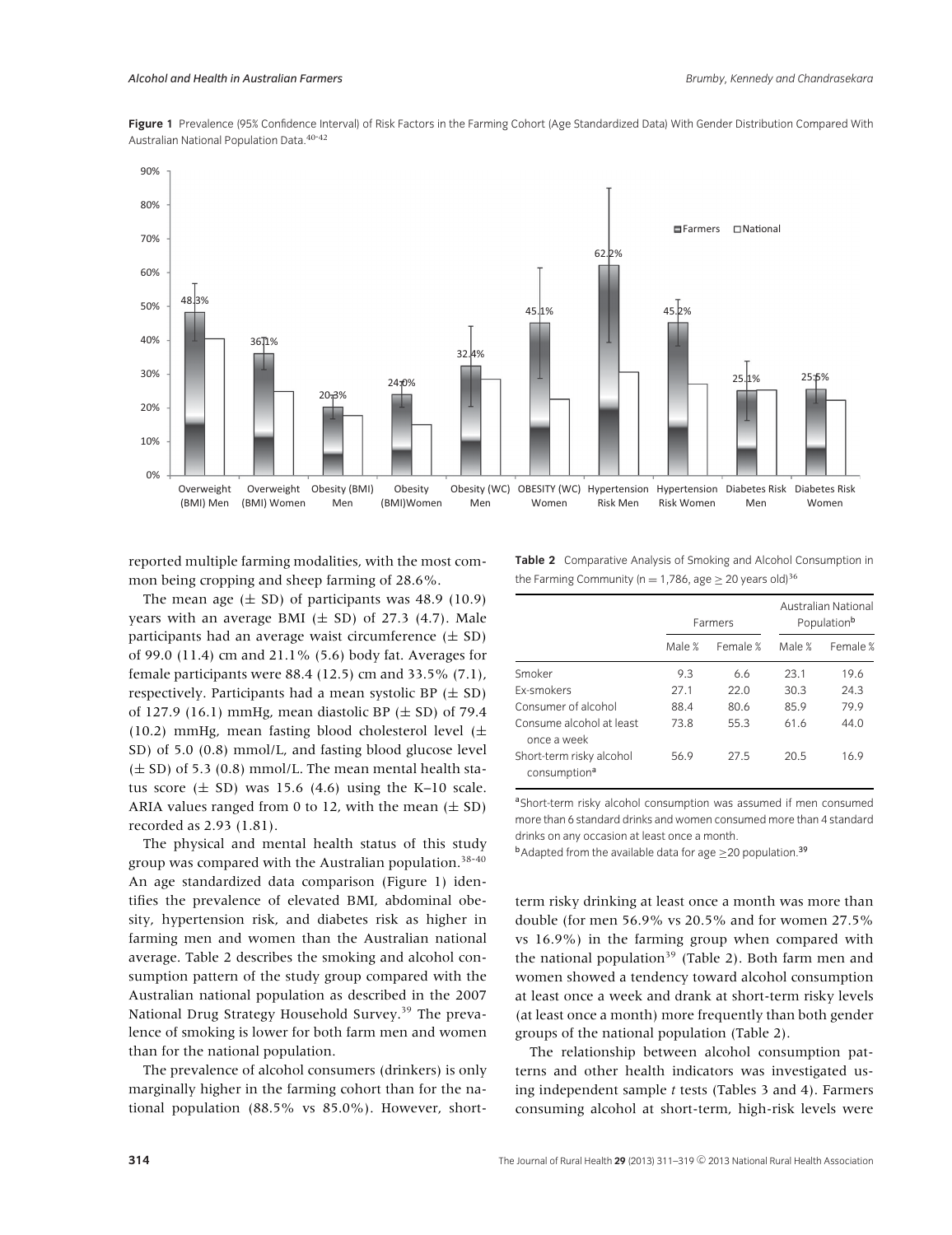**Table 3** Mean (±SD) Scores on Anthropometric, Biochemical and Mental Health Measures of the Categories of Alcohol Consumption (Risky and Low Risk) in the Farming Community

|                                       | Risky <sup>a</sup> | Low risk <sup>b</sup> |                   |
|---------------------------------------|--------------------|-----------------------|-------------------|
| Measure                               | $(n = 775)$        | $(n = 1.017)$         | P                 |
| Age (Y)                               | 45.9(10.6)         | 51.1(10.6)            | $-.001c$          |
| Weight (kg)                           | 84.7(15.7)         | 77.8(15.9)            | $< 0.01^c$        |
| BMI ( $kg/m2$ )                       | 27.7(4.4)          | 27.1(4.9)             | .006 <sup>c</sup> |
| Fasting blood glucose<br>(mmol/L)     | 5.3(0.8)           | 5.3(0.9)              | .389              |
| Fasting blood cholesterol<br>(mmol/L) | 4.9(0.8)           | 5.0(0.9)              | .349              |
| Systolic BP (mmHg)                    | 127.6(15.6)        | 128.1(16.4)           | .489              |
| Diastolic BP (mmHg)                   | 79.6(10.2)         | 79.3(10.2)            | .514              |
| Waist circumference (cm)              | 96.3(12.8)         | 92.3(13.5)            | < .001c           |
| Mental health score (K-10)            | 15.4(4.3)          | 15.8(4.8)             | .194              |

<sup>a</sup>Risky alcohol consumption was assumed if men consumed more than 6 standard drinks and women consumed more than 4 standard drinks on any 1 occasion at least once a month.

<sup>b</sup>Low risk was assumed if men did not consume more than 6 standard drinks and women did not consume more than 4 standard drinks on any 1 occasion at least once a month.

<sup>c</sup>Significance determined using independent sample *t* test (2-tail) significance was assumed if *P <* .05.

**Table 4** Prevalence of Alcohol Consumption Patterns, Smoking, Psychological Distress and Health Interference Within the Gender Categories in the Farming Community

| Measure                                              | Men<br>$(n = 957)(%)$ | Women<br>$(n = 835)(%)$ | P                 |
|------------------------------------------------------|-----------------------|-------------------------|-------------------|
| Alcohol consumer                                     | 846(88.4)             | 673(80.6)               | $-.001d$          |
| Short-term risky alcohol<br>consumption <sup>a</sup> | 504(52.7)             | 193(23.1)               | $-.001d$          |
| Smoking                                              | 89(9.3)               | 55(6.6)                 | .04 <sup>d</sup>  |
| Psychological distress <sup>b</sup>                  | 307(42.5)             | 320(49.5)               | .007 <sup>d</sup> |
| Health interference <sup>c</sup>                     | 339(35.4)             | 310(37.1)               | .243              |

aShort-term risk was assumed if men consumed more than 6 standard drinks and women consumed more than 4 standard drinks on any 1 occasion at least once a month.

 $^{b}$ Only 1,374 (men = 727 and women = 647) were available for psychological distress data.

<sup>c</sup>Health interfered with normal activities during the past 4 weeks.

<sup>d</sup>Significance was assumed if *P <* .05 using Pearson's Chi-square test (2-tail).

significantly younger (45.9 years compared with 51.1 years,  $P < .001$ ) and their BMI, body fat percentage and waist circumference were significantly higher than that of low-risk alcohol consumers  $(P < .001).^{10,39}$  Table 4 shows that although farm women consumed alcohol at lower rates than farm men, they had significantly higher levels of psychological distress (*P* < .05). Additionally, their health was more likely to interfere with their normal ac**Table 5** Prevalence of Alcohol Consumption Patterns, Smoking, Psychological Distress and Health Interference in the Categories of Younger (age <50 years) and Older (age ≥50 years) Farmers

| Measure                                                                 | Younger<br>$(Age < 50 \text{ years})$<br>$(n = 919)(%)$ | Older<br>$( \geq 50 \text{ years})$<br>$(n = 873)(%)$ | P                         |
|-------------------------------------------------------------------------|---------------------------------------------------------|-------------------------------------------------------|---------------------------|
| Alcohol consumers                                                       | 812(88.4)                                               | 707(82.6)                                             | $-.001d$                  |
| Consume alcohol at<br>short-term risky levels <sup>a</sup>              | 477(51.9)                                               | 298(34.1)                                             | < 0.01 <sup>d</sup>       |
| Smoking                                                                 | 98(10.7)                                                | 46(5.3)                                               | $-.001d$                  |
| Psychological distress <sup>b</sup><br>Health interference <sup>c</sup> | 341 (49.4)<br>323(35.4)                                 | 286(41.8)<br>326(37.4)                                | .005 <sup>d</sup><br>.179 |

aShort-term risky alcohol consumption was assumed if men consumed more than 6 standard drinks and women consumed more than 4 standard drinks on any 1 occasion at least once a month.

 $^{b}$ Only 1,374 (older = 684 and younger = 690) were available for psychological distress data.

<sup>c</sup>Health interfered with normal activities during the past 4 weeks.

dSignificance was assumed if  $P \leq .05$  using Pearson's Chi-square test (2-tail).

tivities of daily living, although this was not statistically significant  $(P = .455)$ .

#### **Risk Factors in Younger Farmers**

The farming group was divided into those aged 18-49 years and those aged 50+ years to differentiate the risk factors for obesity, diabetes, hypertension, and dyslipidaemia in ages 50 years and above and to identify their prevalence in younger age groups.<sup>43</sup> The younger farmers were found to be more likely to consume alcohol at short-term, high-risk levels when compared with farmers aged 50 or more ( $P < .0001$ ). Table 5 also identifies younger farmers as having higher rates of smoking and a higher prevalence of psychological distress. Further analysis showed that the 20- to 29-year group of farmers consumed alcohol at short-term risk levels at least monthly (68.4%) at a higher prevalence than the same age group in the national population  $(39.6\%)$ .<sup>39</sup>

Table 6 shows the mental health status (psychologically distressed/not distressed) and cardiovascular risk factors in high-risk and low-risk alcohol consumers in the farming cohort. Those farmers who consume alcohol at high-risk levels and are psychologically distressed were more likely to be overweight and have higher abdominal adiposity (Table 6, *P* < .05). This group also displayed an elevated risk of diabetes, hypertension and high cholesterol, but these differences were not statistically significant. This analysis further strengthens our argument of an inter-relationship between physical and mental health problems and high-risk alcohol consumption.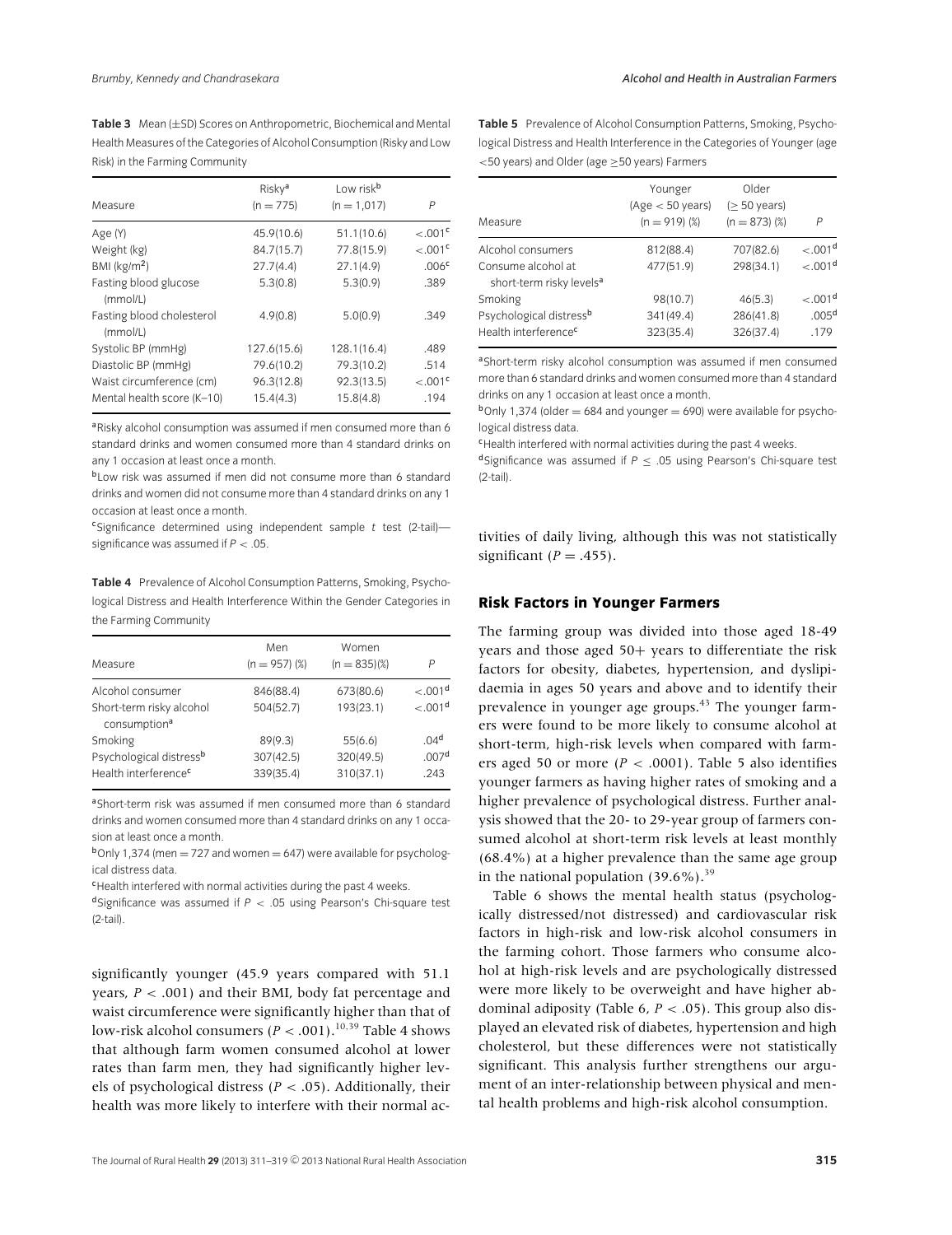Table 6 Mental Health Status (Psychologically Distressed/Not Distressed) and Cardiovascular Risk Factors in High-Risk<sup>a</sup> and Low-Risk Alcohol Consumers in the Farming Cohort ( $n = 1,374$ )

|                                |                     | Low-Risk Consumers      |                                    |              | High-Risk Consumers <sup>a</sup> |                                  |                   |
|--------------------------------|---------------------|-------------------------|------------------------------------|--------------|----------------------------------|----------------------------------|-------------------|
|                                |                     | Not distressed<br>n (%) | Distressed <sup>b</sup><br>$n$ (%) | $\mathsf{P}$ | Not distressed<br>$n$ (%)        | Distressed <sup>b</sup><br>n (%) | P                 |
| <b>BMI</b>                     | Obese/overweight    | 231(66.2)               | 203(59.5)                          | .07          | 272(68.3)                        | 220(76.9)                        | .01 <sup>e</sup>  |
|                                | Not obese           | 118(33.8)               | 138(40.5)                          |              | 126(31.7)                        | 66(23.1)                         |                   |
| Abdominal obesity <sup>c</sup> | Obese               | 118(34.1)               | 121(35.8)                          | .64          | 158(40.5)                        | 148(53.4)                        | .001 <sup>e</sup> |
| (High waist<br>circumference)  | Not obese           | 228(65.9)               | 217(64.2)                          |              | 232(59.5)                        | 129(46.6)                        |                   |
| Hypertension risk <sup>c</sup> | Hypertensive        | 149(42.7)               | 152(44.6)                          | .62          | 290(72.9)                        | 207(72.4)                        | .88               |
|                                | Not hypertensive    | 200(57.3)               | 189(55.4)                          |              | 108(27.1)                        | 79(27.6)                         |                   |
| Diabetic risk <sup>c</sup>     | Diabetes risk       | 67(19.2)                | 65(19.1)                           | .96          | 137(34.4)                        | 103(36.0)                        | .67               |
|                                | No diabetes risk    | 282(80.8)               | 276(80.9)                          |              | 261(65.6)                        | 183(64.0)                        |                   |
| Cholesterol risk <sup>d</sup>  | Cholesterol risk    | 59(16.9)                | 48(14.1)                           | .30          | 145(36.4)                        | 109(38.1)                        | .65               |
|                                | No cholesterol risk | 290(83.1)               | 293(85.9)                          |              | 253(63.6)                        | 177(61.9)                        |                   |

aHigh risk was assumed if men consumed more than 6 standard drinks and women consumed more than 4 standard drinks on any 1 occasion at least once a month.

<sup>b</sup>Psychological distress was assumed for k–10 score *>* 15, previously diagnosed mental illness or prescribed medication.

<sup>c</sup>Abdominal obesity (high waist circumference), hypertension risk, diabetes risk and metabolic syndrome were assumed according to National Cholesterol Education Program ATP III criteria.

 $dC$ holesterol risk was assumed if fasting blood total cholesterol  $\geq$  5.5 mmol/L or for participants on hyperlipidaemic medications.

<sup>e</sup>Significance was assumed if *<sup>P</sup>* <sup>≤</sup> .05 using Pearson's Chi-square test (2-tail).

## **Remoteness with Alcohol Consumption and Mental Health**

A logistic binary regression with risky alcohol consumption and psychological distress as dependent variables and mean ARIA score as the independent variable was undertaken. This analysis showed a significant positive relationship with each unit of increasing ARIA associated with an increase in the odds of risky alcohol consumption by a factor of 1.104 ( $P < .000$ ). Similarly, each unit of increasing ARIA is associated with an increase in the odds of being psychological distressed by a factor of 1.087  $(P=.004)$ .

## **Discussion**

When compared with general populations, farm men and women are only slightly more likely to be consumers of alcohol. However, the percentage of farmers (men and women) consuming alcohol in this study is considerably higher than reported in previous farming populations.<sup>44</sup> The study showed that Australian farm men and women consume alcohol at short-term risky levels in substantially greater numbers than the general population, and it is the level and pattern of consumption that differentiates farmers. Co-occurring elevated levels of body mass index, abdominal obesity and psychological distress with short-term risky alcohol consumption were identified in

this farming cohort. These co-morbidities commonly cluster<sup>45</sup> to increase the risk of developing chronic alcohol misuse, alcoholism, mental health disorders and domestic violence.<sup>10</sup>

Risky short-term alcohol consumption patterns vary within the farming population. The younger group of farmers (18-49 years) are more likely to misuse alcohol than farmers aged 50 years or more. This supports recent findings by the Australian Institute of Health and Welfare of alcohol misuse, particularly by rural men, youths and those working in the farming industry.<sup>10</sup> It is the level and pattern of alcohol consumption that differentiates farmers from the general population.

Further, the farming cohort in this study exhibited elevated levels of BMI, abdominal obesity and risky shortterm alcohol consumption when compared with Australian national averages. The results of this study also support previous findings that the prevalence of shortterm risky alcohol consumption increases in areas away from major cities.<sup>46</sup>

Disconcertingly, our previous studies indicated that 45.9% of the farming cohort was classified as psychologically distressed.<sup>21</sup> Particularly high levels of distress (Table 4) were noted in farming women (49.5%) when compared with their male counterparts (42.5%), providing support for previous research involving New South Wales farmers.<sup>44</sup> The reduction in available time associated with responsibilities in addition to their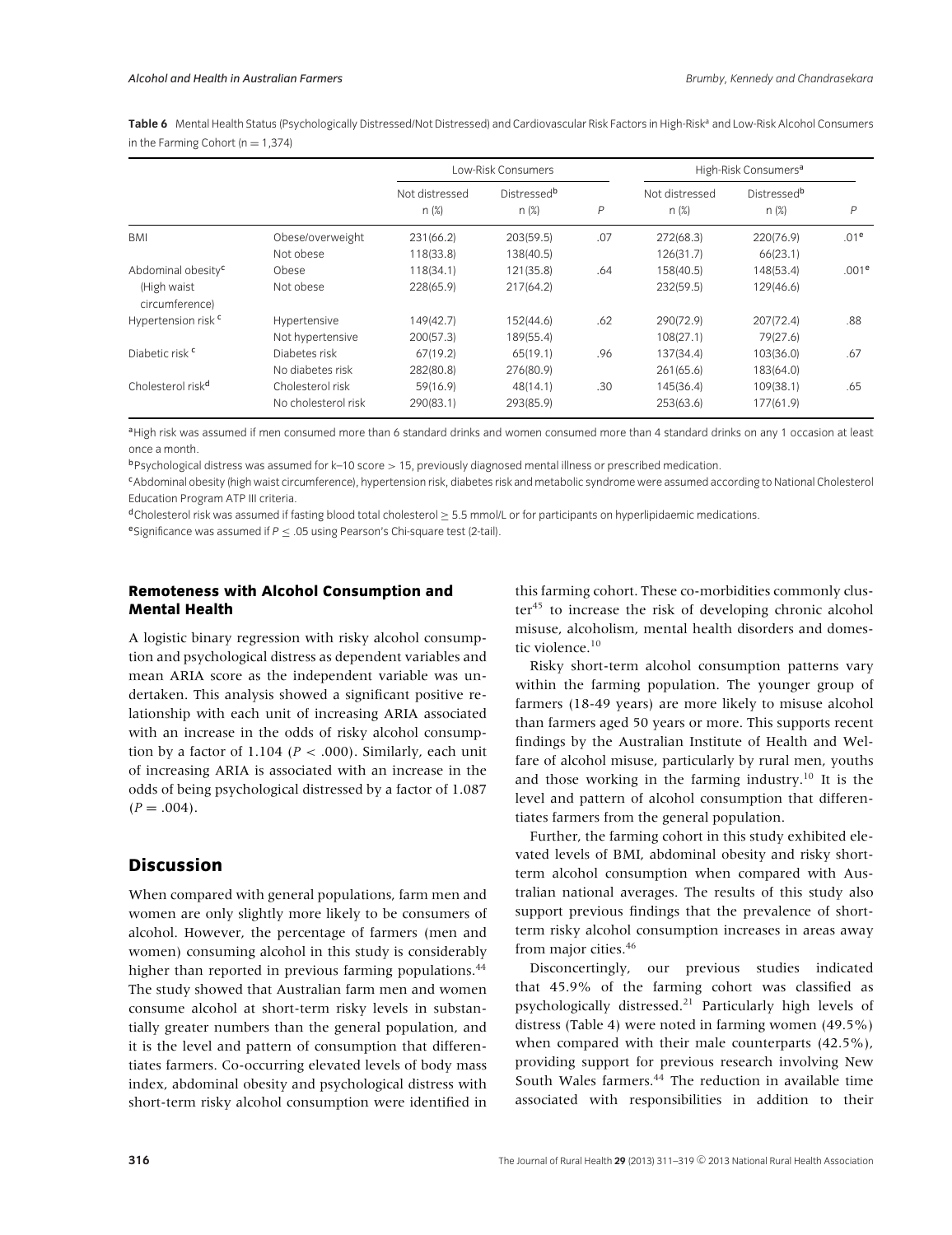farming workload (eg, domestic duties, child rearing, off-farm work), may help not only to explain women's comparatively lower alcohol consumption levels, but also their higher psychological distress levels. The current research suggests that those with co-occurring psychological distress and risky alcohol consumption have a greater tendency toward elevated levels of abdominal adiposity and the possible development of long-term health issues such as diabetes and cardiovascular disease. In light of the association that this study has shown between psychological distress, short-term risky alcohol consumption and obesity, there is cause for concern.

It is important to interpret this study in the context of its limitations. First, although the study sample was large, it was a convenient rather than a random selection of Australian farmers and may not be representative of all Australian farm men and women. Second, the alcohol and psychological distress data was self-reported and is commonly underestimated, and it may be underreported in this research. Third, comparable anthropometric data in Figure 1 for the national population was self-reported, whereas data in this study was measured. Fourth, multiple testing of the data set may have some effect on the significance levels. Finally, this sample may be representative of only a certain group of willing individuals whose health behaviors may differ from those who did not agree to be part of the SFF program. We suggest further research be undertaken regarding alcohol consumption and other correlational factors unique to the farming community.

# **Conclusions**

The results of this study reflect an average number of alcohol consumers, with little difference between rural, metropolitan or farming populations. However, shortterm risky alcohol consumption practices in Australian farm men and women are significantly higher than the general population. These consumption practices are coupled with a range of other measurable health issues such as obesity, hypertension, psychological distress, and age. Further, this study supports our hypothesis that farmers consume alcohol at high risk levels more often than the Australian average, and that this consumption is associated with obesity. However, the association with psychological distress was found only within the younger farmers. This study has also identified that the younger cohort (under 50 years) have health risks that may be exacerbated by their current pattern of alcohol consumption. This is a sobering consideration when many farming communities are already under-resourced in primary, medical, social, and specialist alcohol or psychological services. Given that the farming population is an aging one and

that poor health is generally associated with increasing age, the future health outcomes of our farming population are of concern. Consistent findings of increased risk of alcohol-attributable death, hospitalization and physical assault in rural areas of Australia heeds a call for action.<sup>10</sup> This exploratory study highlights the need for comprehensive research on alcohol consumption patterns with a representative sample of Australian farmers. Further emphasis on the culture around patterns of consumption and the impact on both mental and physical health risk factors are needed to best inform appropriate service and policy directions. Further, this research must involve cross-sector collaborations from health, agricultural, sporting, and education organizations to address cultural issues in a population group with high health risks, access challenges and an aging workforce with limited replacements.

#### **References**

- 1. Ram V. Europe's biggest drinkers. 2008; Forbes.com. Available at: http://www.forbes.com/2008/08/07/ alcohol-drinking-countries-forbeslife-drink08-cx vr 0807europe.html. Accessed July 10, 2012.
- 2. Fitzgerald R, Jordan T. *Under the Influence: A History of Alcohol in Australia*. 1st ed. Sydney, Australia: Harper Collins Publishers Australia; 2009:336.
- 3. Peace A. Fishing, drinking and the construction of identity in rural Ireland. *Maritime Anthropol Stud* 1991;4(2):3-16. Available at: www.marecentre.nl/mast/ documents/artikel1 002.pdf. Accessed July 10, 2012.
- 4. National Expert Advisory Committee on Alcohol. Alcohol in Australia: Issues and Strategies. *National Alcohol Strategy: A Plan for Action 2001 to 2003–04*. Canberra, Australia: National Drug Strategy; 2001. Available at: http:// books.google.com.au/books?id=MDM RAAACAAJ&dq= National+Expert+Advisory+Committee+on+Alcohol. +Alcohol+in+Australia:+Issues+and+Strategies.&hl= en&sa=X&ei=0oChUM-fPMO6ViQfwqID4AQ&ved= 0CDMQ6AEwAQ. Accessed July 10, 2012.
- 5. Matthews S, Barratt MJ. *Victorian alcohol statistics: wholly alcohol attributable hospitalisations across Victorian local government areas. Alcohol related harms and use across victorian LGAs 1999–2000 to 2007–08 appendices and data table updates*, Vol 2. Fitzroy, Victoria, Australia: Turning Point Alcohol & Drug Centre; 2011. Available at: http:// docs.health.vic.gov.au/docs/doc/BD3422AE176B886ACA 257895007EB197/\$FILE/alcoholrelated 0708 app.pdf. Accessed July 10 2012.
- 6. Valentine G, Holloway S, Knell C, Jayne M. Drinking places: young people and cultures of alcohol consumption in rural environments. *J Rural Stud*. 2008;24(1):28-40.
- 7. Collins DJ, Lapsley HM. The avoidable costs of alcohol abuse in Australia and the potential benefits of effective policies to reduce the social costs of alcohol. *National Drug*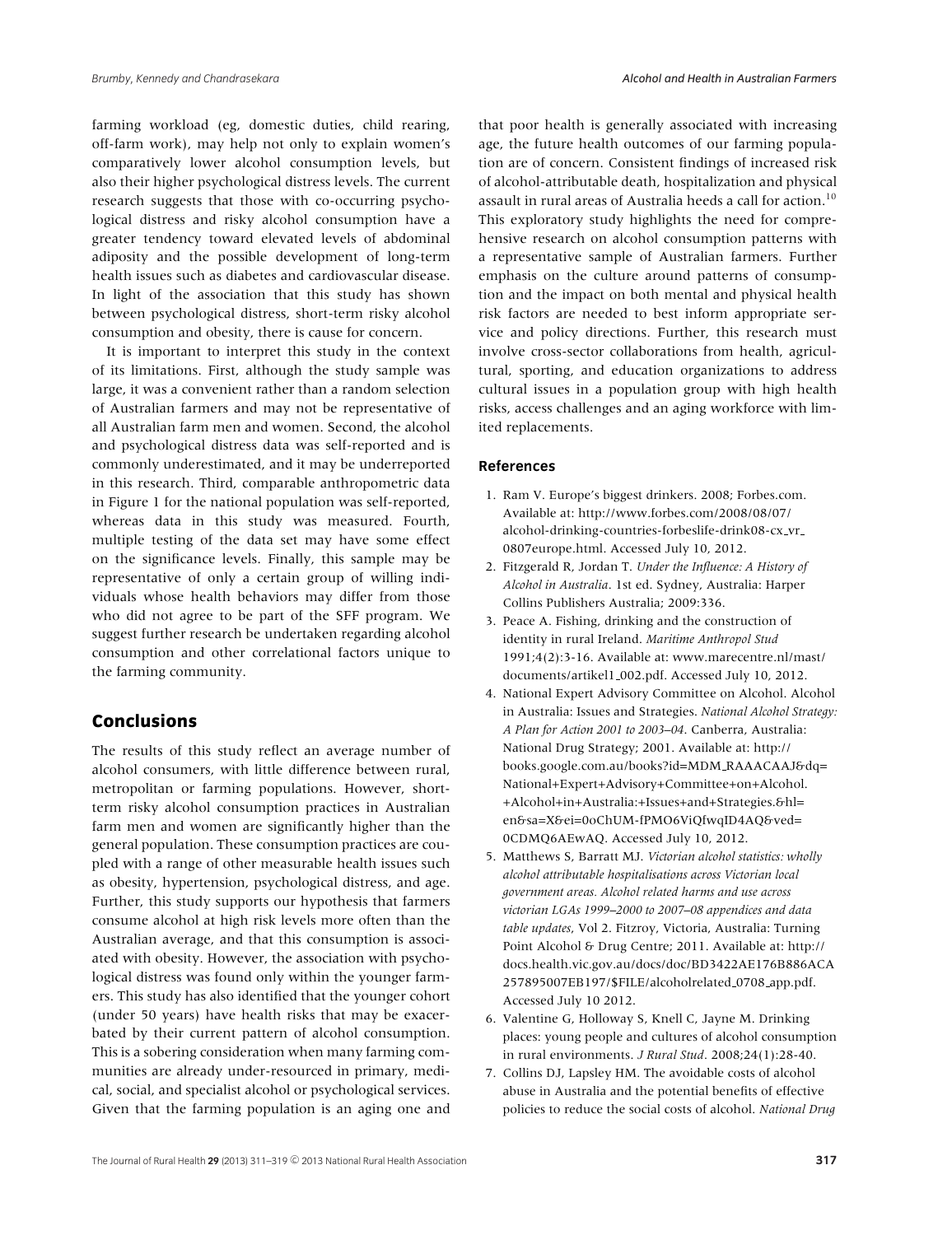*Strategy Monograph Series No. 70.* Barton, ACT, Australia: Department of Health and Ageing; 2008. Available at: http://www.health.gov.au/internet/drugstrategy/ publishing.nsf/Content/0A14D387E42AA201CA2574B30 00028A8/\$File/mono70.pdf. Accessed July 10, 2012.

- 8. Rehm J, Baliunas D, Borges GLG, et al. The relation between different dimensions of alcohol consumption and burden of disease: an overview. *Addiction*. 2010;105(5):817-843.
- 9. Corrao G, Bagnardi V, Zambon A, La Vecchia C. A meta-analysis of alcohol consumption and the risk of 15 diseases. *Prev Med*. May 2004;38(5):613-619.
- 10. Australian Institute of Health & Welfare. 2010 National Drug Strategy Household Survey report, Drug Statistics. Canberra, Australia: AIHW; 2011. Available at: http://www.aihw.gov.au/publication-detail/?id= 32212254712. Accessed July 10, 2012.
- 11. Little H. Behavioral mechanisms underlying the link between smoking and drinking. *Alcohol Res Health*. 2000;24(4):215-224.
- 12. Miller PG, Coomber K, Staiger P, Zinkiewicz L, Toumbourou JW. Review of rural and regional alcohol research in Australia. *Australian Journal of Rural Health*. 2010;18:110-117.
- 13. Booth BM, Kirchner J, Fortney J, Ross R, Rost K. Rural at-risk drinkers: correlates and one-year use of alcoholism treatment services. *J Stud Alcohol Drugs*. 2000;61(2): 267-277.
- 14. Jackson JE, Doescher MP, Hart LG. Problem drinking: rural and urban trends in America, 1995/1997 to 2003. *Preventative Med*. 2006;43(2):122-124.
- 15. National Health and Medical Research Council. Australian guidelines to reduce health risks from drinking alcohol. *Working to build a healthy Australia*: Commonwealth of Australia; 2009. Available at: http://www.nhmrc.gov. au/ files nhmrc/file/publications/synopses/ds10-alcohol. pdf. Accessed July 10, 2012.
- 16. Williams EC, McFarland LV, Nelson KM. Alcohol consumption among urban, suburban, and rural veterans affairs outpatients. *J Rural Health*. 2012;28(2):202-210.
- 17. Australian Bureau of Statistics. Australian social trends March 2011: health outside major cities; 2011. Available at: http://www.abs.gov.au/AUSSTATS/abs@.nsf/Lookup/ 4102.0Main+Features30Mar+2011. Accessed July 10 2012.
- 18. Brumby S, Willder S, Martin J. The sustainable farm families project: changing attitudes to health. *Rural Remote Health*. 2009;9:1-13.
- 19. Roche AM, Bywood P, Freeman T, Pidd K, Borlagdan J, Trifonoff A. The social context of alcohol use in Australia; 2009. Available at: http://passthrough.fw-notify.net/ download/982792/http://drinkwise.org.au/wp-content/ uploads/2011/10/Social-Context-of-Alcohol-Use-In-Australia.pdf. Accessed 10 July 2012.
- 20. Kelsey TW. The Agrarian myth and policy responses to farm safety. *Am J Pub Health*. 1994;84(7):1171-1177.
- 21. Brumby S, Chandrasekara A, McCoombe S, Kremer P, Lewandowski P. Cardiovascular risk factors and psychological distress in Australian farming communities. *Australian J Rural Health*. 2012;20(3):131-137.
- 22. Brumby S, Chandrasekara A, McCoombe S, Kremer P, Lewandowski P. Farming fit? Dispelling the Australian agrarian myth. *BMC Res Notes*. 2011;4(1):1-5.
- 23. Australian Bureau of Statistics. Agriculture in focus: farming families, Australia; 2006. Available at: http:// www.abs.gov.au/AUSSTATS/abs@.nsf/mf/7104.0.55. 001./ Accessed July 10, 2012.
- 24. Sartore G-M, Kelly B, Stain HJ. Drought and its effect on mental health. *Australian Family Physician*. 2007;36(12): 990-993.
- 25. Caldwell T, Jorm A, Dear K. Suicide and mental health in rural, remote and metropolitan areas in Australia. Med J Australia. 2004;181(7 (suppl)):10-14.
- 26. Miller K, Burns C. Suicides on farms in South Australia, 1997–2001. *Australian Journal of Rural Health*. 2008; 16(6):327-331.
- 27. Kilkkinen A, Kao-Philpot A, O'Neil A, et al. Prevalence of psychological distress, anxiety and depression in rural communities in Australia. *Australian J Rural Health*. 2007;15(2):114-119.
- 28. Wainer J, Chesters J. Rural mental health: neither romanticism nor despair. *Australian J Rural Health*. 2000;8(3):141-147.
- 29. Taylor R, Page A, Morrell S, Harrison J, Carter G. Social and psychiatric influences on urban-rural differentials in Australian suicide. *Suicide Life Threat Behav*. 2005;35(3): 277-290.
- 30. Bourke L. Toward understanding youth suicide in an Australian rural community. *Social Sci Med*. 2003;57(12): 2355-2365.
- 31. Fragar L, Henderson A, Morton C, Pollock K. The mental health of people on Australian farms: the Facts. *Facts and Figures on Farm Health and Safety Series No. 12*. 2007. Available at: www.farmsafe.org.au/index.php?article= content/reports/farm-safety-facts. Accessed July 10, 2012.
- 32. Parslow RA, Jorm AF. Who uses mental health services in Australia? An analysis of data from the National Survey of Mental Health and Wellbeing. *Australian New Zealand J Psychiatr*. 2000;34(6):997-1008.
- 33. Accessibility/remoteness index of Australia (ARIA): search facility website. Department of Health & Ageing. Available at: http://www9.health.gov.au/aria/ariainpt. cfm. Accessed July 10, 2012.
- 34. Saunders JB, Aasland OG, Babor TF, de la Fuente JR, Grant M. Development of the Alcohol Use Disorders Identification Test (AUDIT): WHO collaborative project on early detection of persons with harmful alcohol consumption–II. *Addiction*. 1993;88(6):791-804.